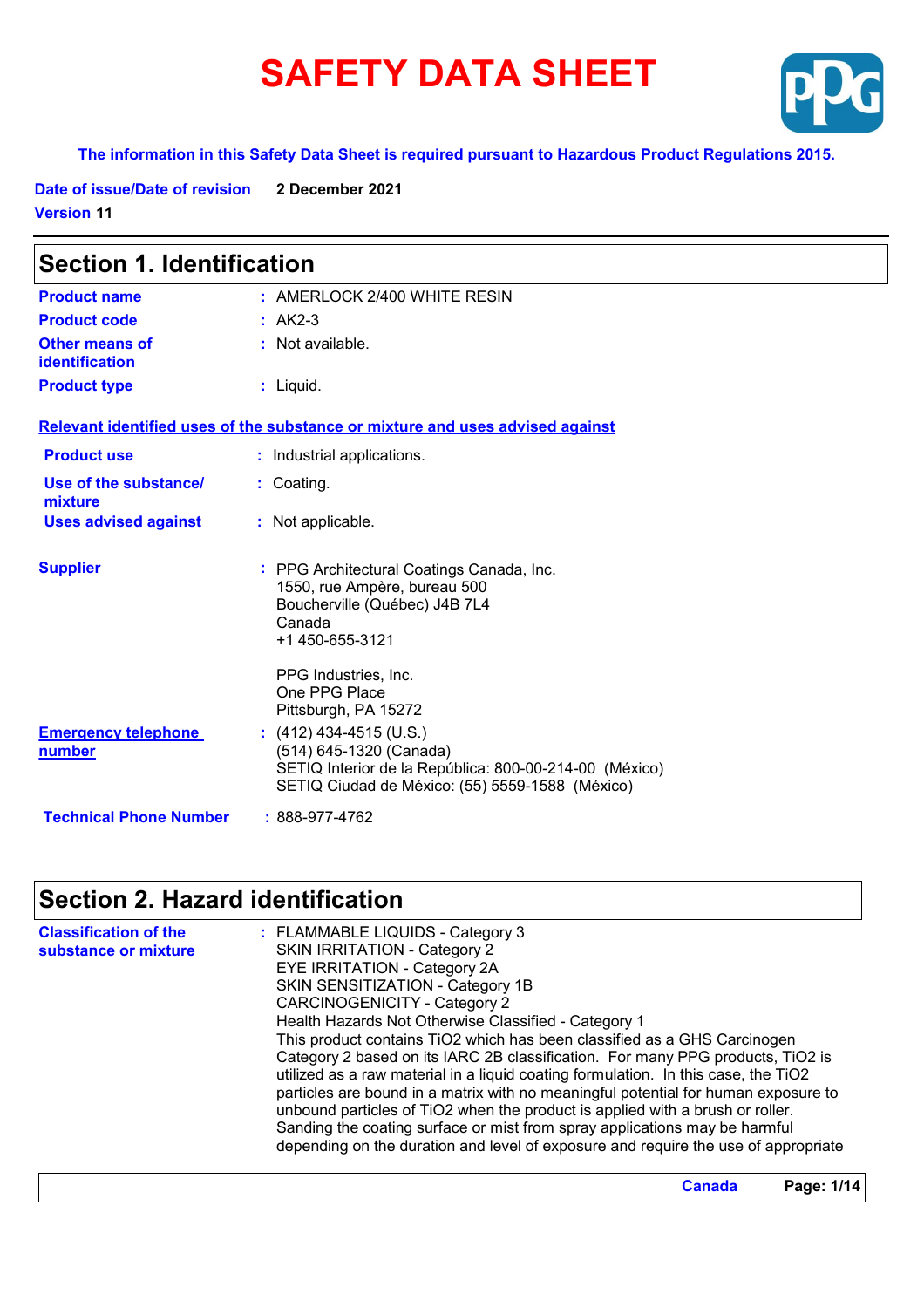### **Section 2. Hazard identification**

personal protective equipment and/or engineering controls (see Section 8).

| <b>Hazard pictograms</b>              |                                                                                                                                                                                                                                                                                                                                                                                                                                                                                                                                                               |
|---------------------------------------|---------------------------------------------------------------------------------------------------------------------------------------------------------------------------------------------------------------------------------------------------------------------------------------------------------------------------------------------------------------------------------------------------------------------------------------------------------------------------------------------------------------------------------------------------------------|
| <b>Signal word</b>                    | Danger                                                                                                                                                                                                                                                                                                                                                                                                                                                                                                                                                        |
| <b>Hazard statements</b>              | : Flammable liquid and vapor.<br>Causes skin irritation.<br>May cause an allergic skin reaction.<br>Causes serious eye irritation.<br>Suspected of causing cancer.<br>Prolonged or repeated contact may dry skin and cause irritation.                                                                                                                                                                                                                                                                                                                        |
| <b>Precautionary statements</b>       |                                                                                                                                                                                                                                                                                                                                                                                                                                                                                                                                                               |
| <b>Prevention</b>                     | : Obtain special instructions before use. Do not handle until all safety precautions<br>have been read and understood. Wear protective gloves, protective clothing and<br>eye or face protection. Keep away from heat, hot surfaces, sparks, open flames<br>and other ignition sources. No smoking. Avoid breathing vapor. Wash thoroughly<br>after handling. Contaminated work clothing should not be allowed out of the<br>workplace.                                                                                                                       |
| <b>Response</b>                       | : IF exposed or concerned: Get medical advice or attention. IF ON SKIN (or hair):<br>Take off immediately all contaminated clothing. Rinse skin with water. IF ON SKIN:<br>Wash with plenty of water. If skin irritation or rash occurs: Get medical advice or<br>attention. IF IN EYES: Rinse cautiously with water for several minutes. Remove<br>contact lenses, if present and easy to do. Continue rinsing. If eye irritation persists:<br>Get medical advice or attention.                                                                              |
| <b>Storage</b>                        | : Store locked up.                                                                                                                                                                                                                                                                                                                                                                                                                                                                                                                                            |
| <b>Disposal</b>                       | : Dispose of contents and container in accordance with all local, regional, national<br>and international regulations.                                                                                                                                                                                                                                                                                                                                                                                                                                        |
| <b>Supplemental label</b><br>elements | Repeated exposure to high vapor concentrations may cause irritation of the<br>respiratory system and permanent brain and nervous system damage. Inhalation of<br>vapor/aerosol concentrations above the recommended exposure limits causes<br>headaches, drowsiness and nausea and may lead to unconsciousness or death.<br>Avoid contact with skin and clothing. Wash thoroughly after handling. Emits toxic<br>fumes when heated.<br>Percentage of the mixture consisting of ingredient(s) of unknown acute toxicity:<br>17.1% (dermal), 72.9% (inhalation) |

### **Section 3. Composition/information on ingredients**

| <b>Substance/mixture</b>                | : Mixture                      |
|-----------------------------------------|--------------------------------|
| <b>Product name</b>                     | $:$ AMERLOCK 2/400 WHITE RESIN |
| <b>Other means of</b><br>identification | : Not available.               |

**CAS number/other identifiers**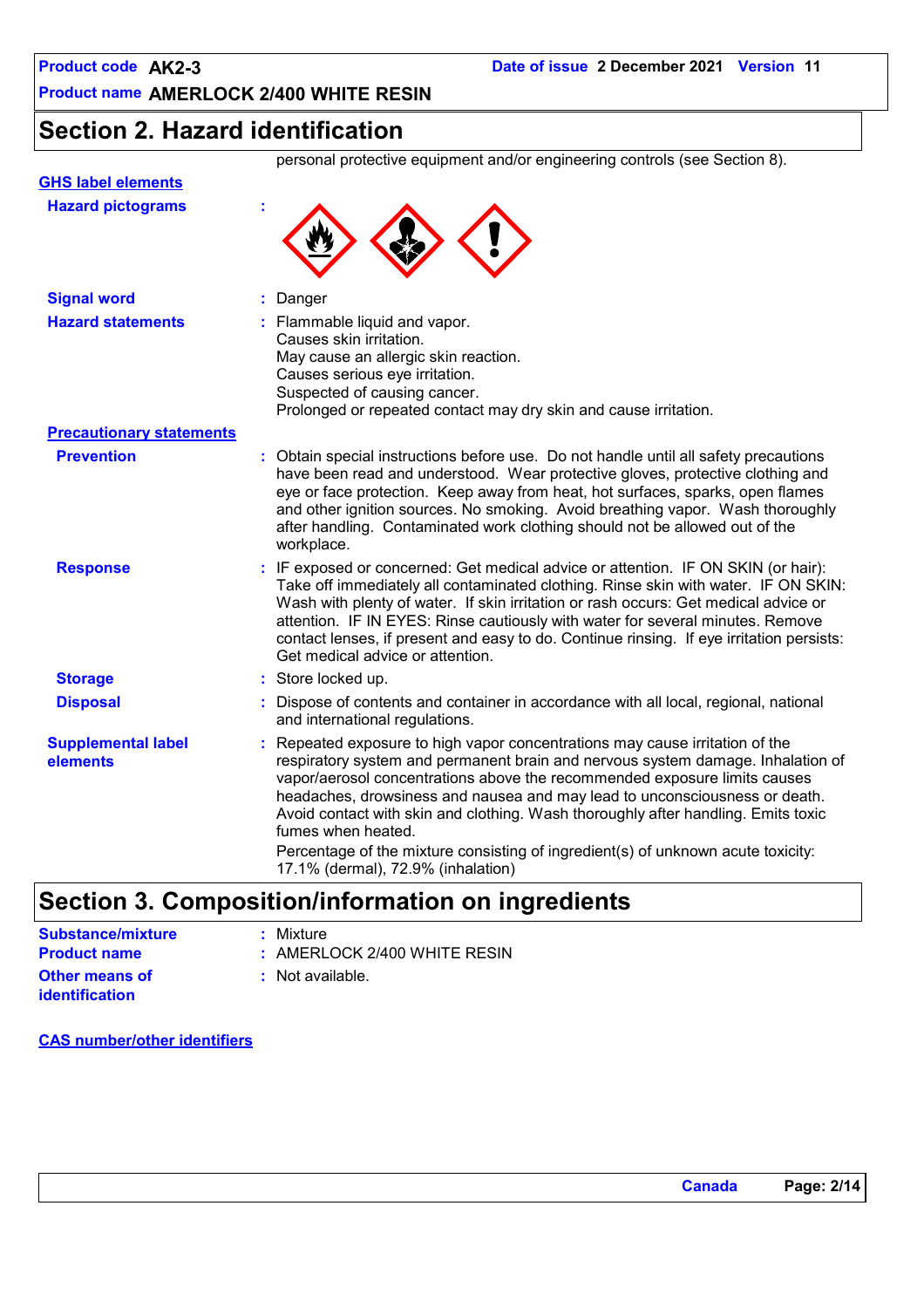### **Section 3. Composition/information on ingredients**

| <b>Ingredient name</b>                            | <b>Synonyms</b> | $%$ (w/w)  | <b>CAS number</b> |
|---------------------------------------------------|-----------------|------------|-------------------|
| $\sqrt{p}$ is-[4-(2,3-epoxipropoxi)phenyl]propane | Not available.  | $30 - 60*$ | 1675-54-3         |
| titanium dioxide                                  | Not available.  | $10 - 30*$ | 13463-67-7        |
| Talc, not containing asbestiform fibres           | Not available.  | $10 - 30*$ | 14807-96-6        |
| Solvent naphtha (petroleum), light aromatic       | Not available.  | $1 - 5^*$  | 64742-95-6        |
| 1,2,4-trimethylbenzene                            | Not available.  | $1 - 5^*$  | 95-63-6           |

\*Ranges if listed above for hazardous ingredient(s) are prescribed ranges. The actual concentration(s) or actual concentration range(s) are being withheld as a trade secret.

SUB codes represent substances without registered CAS Numbers.

**There are no additional ingredients present which, within the current knowledge of the supplier and in the concentrations applicable, are classified as hazardous to health or the environment and hence require reporting in this section.**

**Occupational exposure limits, if available, are listed in Section 8.**

### **Section 4. First-aid measures**

If ingestion, irritation, any type of overexposure or symptoms of overexposure occur during or persists after use of this product, contact a POISON CONTROL CENTER, EMERGENCY ROOM OR PHYSICIAN immediately; have Safety Data Sheet information available. Never give anything by mouth to an unconscious or convulsing person.

#### **Description of necessary first aid measures**

| <b>Eye contact</b>  | : Remove contact lenses, irrigate copiously with clean, fresh water, holding the<br>eyelids apart for at least 10 minutes and seek immediate medical advice.                                           |
|---------------------|--------------------------------------------------------------------------------------------------------------------------------------------------------------------------------------------------------|
| <b>Inhalation</b>   | : Remove to fresh air. Keep person warm and at rest. If not breathing, if breathing is<br>irregular or if respiratory arrest occurs, provide artificial respiration or oxygen by<br>trained personnel. |
| <b>Skin contact</b> | : Remove contaminated clothing and shoes. Wash skin thoroughly with soap and<br>water or use recognized skin cleanser. Do NOT use solvents or thinners.                                                |
| <b>Ingestion</b>    | : If swallowed, seek medical advice immediately and show this container or label.<br>Keep person warm and at rest. Do NOT induce vomiting.                                                             |

#### **Most important symptoms/effects, acute and delayed**

| <b>Potential acute health effects</b> |                                                                                              |
|---------------------------------------|----------------------------------------------------------------------------------------------|
| Eye contact                           | : Causes serious eye irritation.                                                             |
| <b>Inhalation</b>                     | : No known significant effects or critical hazards.                                          |
| <b>Skin contact</b>                   | : Causes skin irritation. Defatting to the skin. May cause an allergic skin reaction.        |
| Ingestion                             | : No known significant effects or critical hazards.                                          |
| <b>Over-exposure signs/symptoms</b>   |                                                                                              |
| <b>Eye contact</b>                    | $:$ Adverse symptoms may include the following:<br>pain or irritation<br>watering<br>redness |
| <b>Inhalation</b>                     | : No specific data.                                                                          |
| <b>Skin contact</b>                   | Adverse symptoms may include the following:<br>irritation<br>redness<br>dryness<br>cracking  |
| <b>Ingestion</b>                      | : No specific data.                                                                          |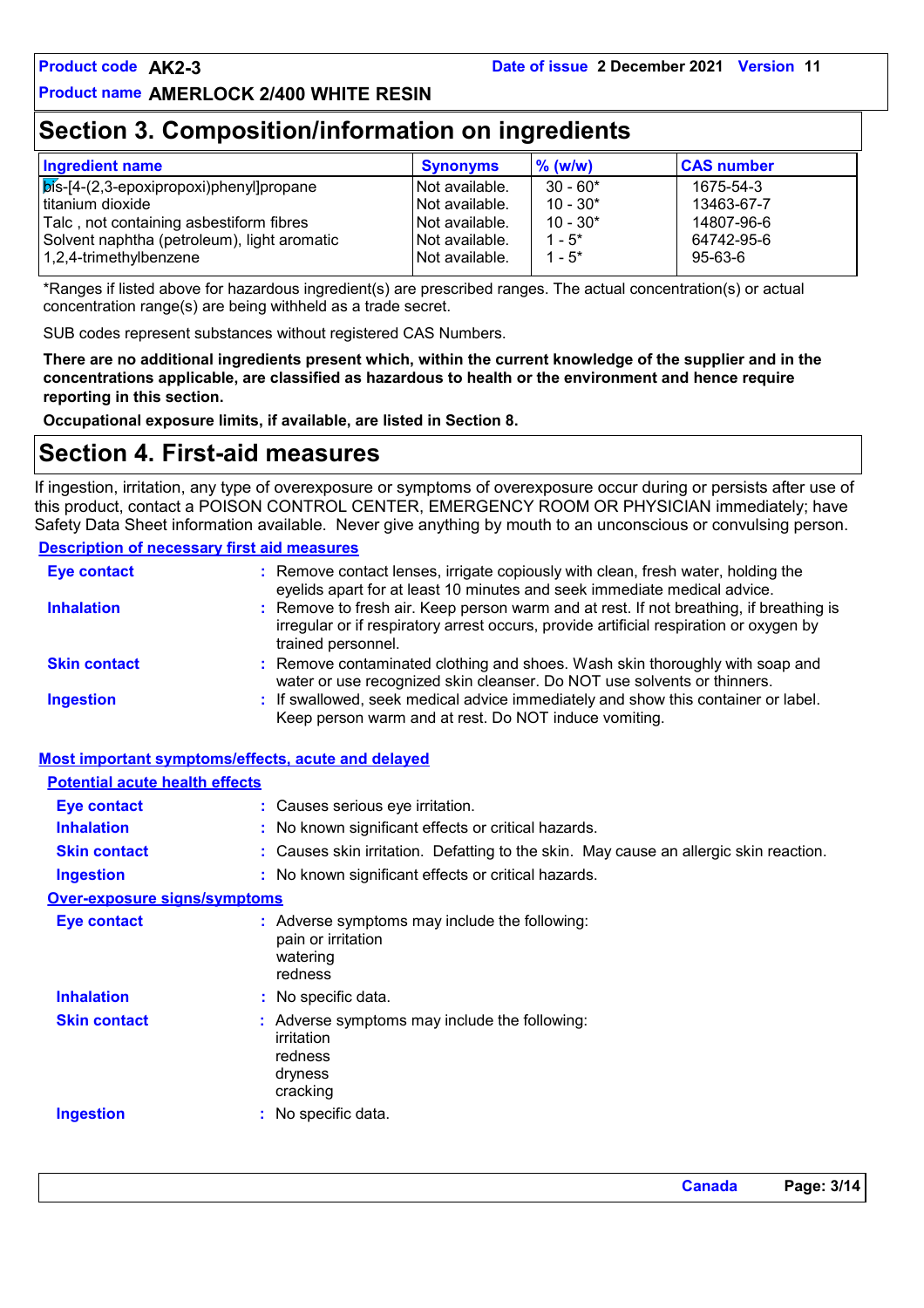### **Section 4. First-aid measures**

|                                   | Indication of immediate medical attention and special treatment needed, if necessary                                                                                                                                                                                     |
|-----------------------------------|--------------------------------------------------------------------------------------------------------------------------------------------------------------------------------------------------------------------------------------------------------------------------|
| <b>Notes to physician</b>         | : Treat symptomatically. Contact poison treatment specialist immediately if large<br>quantities have been ingested or inhaled.                                                                                                                                           |
| <b>Specific treatments</b>        | : No specific treatment.                                                                                                                                                                                                                                                 |
| <b>Protection of first-aiders</b> | : No action shall be taken involving any personal risk or without suitable training. It<br>may be dangerous to the person providing aid to give mouth-to-mouth resuscitation.<br>Wash contaminated clothing thoroughly with water before removing it, or wear<br>gloves. |

#### **See toxicological information (Section 11)**

### **Section 5. Fire-fighting measures**

| <b>Extinguishing media</b>                               |                                                                                                                                                                                                                                                                                                                               |
|----------------------------------------------------------|-------------------------------------------------------------------------------------------------------------------------------------------------------------------------------------------------------------------------------------------------------------------------------------------------------------------------------|
| <b>Suitable extinguishing</b><br>media                   | : Use dry chemical, $CO2$ , water spray (fog) or foam.                                                                                                                                                                                                                                                                        |
| <b>Unsuitable extinguishing</b><br>media                 | : Do not use water jet.                                                                                                                                                                                                                                                                                                       |
| <b>Specific hazards arising</b><br>from the chemical     | : Flammable liquid and vapor. Runoff to sewer may create fire or explosion hazard.<br>In a fire or if heated, a pressure increase will occur and the container may burst, with<br>the risk of a subsequent explosion.                                                                                                         |
| <b>Hazardous thermal</b><br>decomposition products       | : Decomposition products may include the following materials:<br>carbon oxides<br>metal oxide/oxides                                                                                                                                                                                                                          |
| <b>Special protective actions</b><br>for fire-fighters   | : Promptly isolate the scene by removing all persons from the vicinity of the incident if<br>there is a fire. No action shall be taken involving any personal risk or without<br>suitable training. Move containers from fire area if this can be done without risk.<br>Use water spray to keep fire-exposed containers cool. |
| <b>Special protective</b><br>equipment for fire-fighters | : Fire-fighters should wear appropriate protective equipment and self-contained<br>breathing apparatus (SCBA) with a full face-piece operated in positive pressure<br>mode.                                                                                                                                                   |

### **Section 6. Accidental release measures**

#### **Personal precautions, protective equipment and emergency procedures**

| For non-emergency<br>personnel   | : No action shall be taken involving any personal risk or without suitable training.<br>Evacuate surrounding areas. Keep unnecessary and unprotected personnel from<br>entering. Do not touch or walk through spilled material. Shut off all ignition sources.<br>No flares, smoking or flames in hazard area. Avoid breathing vapor or mist.<br>Provide adequate ventilation. Wear appropriate respirator when ventilation is<br>inadequate. Put on appropriate personal protective equipment. |
|----------------------------------|-------------------------------------------------------------------------------------------------------------------------------------------------------------------------------------------------------------------------------------------------------------------------------------------------------------------------------------------------------------------------------------------------------------------------------------------------------------------------------------------------|
|                                  | <b>For emergency responders</b> : If specialized clothing is required to deal with the spillage, take note of any<br>information in Section 8 on suitable and unsuitable materials. See also the<br>information in "For non-emergency personnel".                                                                                                                                                                                                                                               |
| <b>Environmental precautions</b> | : Avoid dispersal of spilled material and runoff and contact with soil, waterways,<br>drains and sewers. Inform the relevant authorities if the product has caused<br>environmental pollution (sewers, waterways, soil or air).                                                                                                                                                                                                                                                                 |

#### **Methods and materials for containment and cleaning up**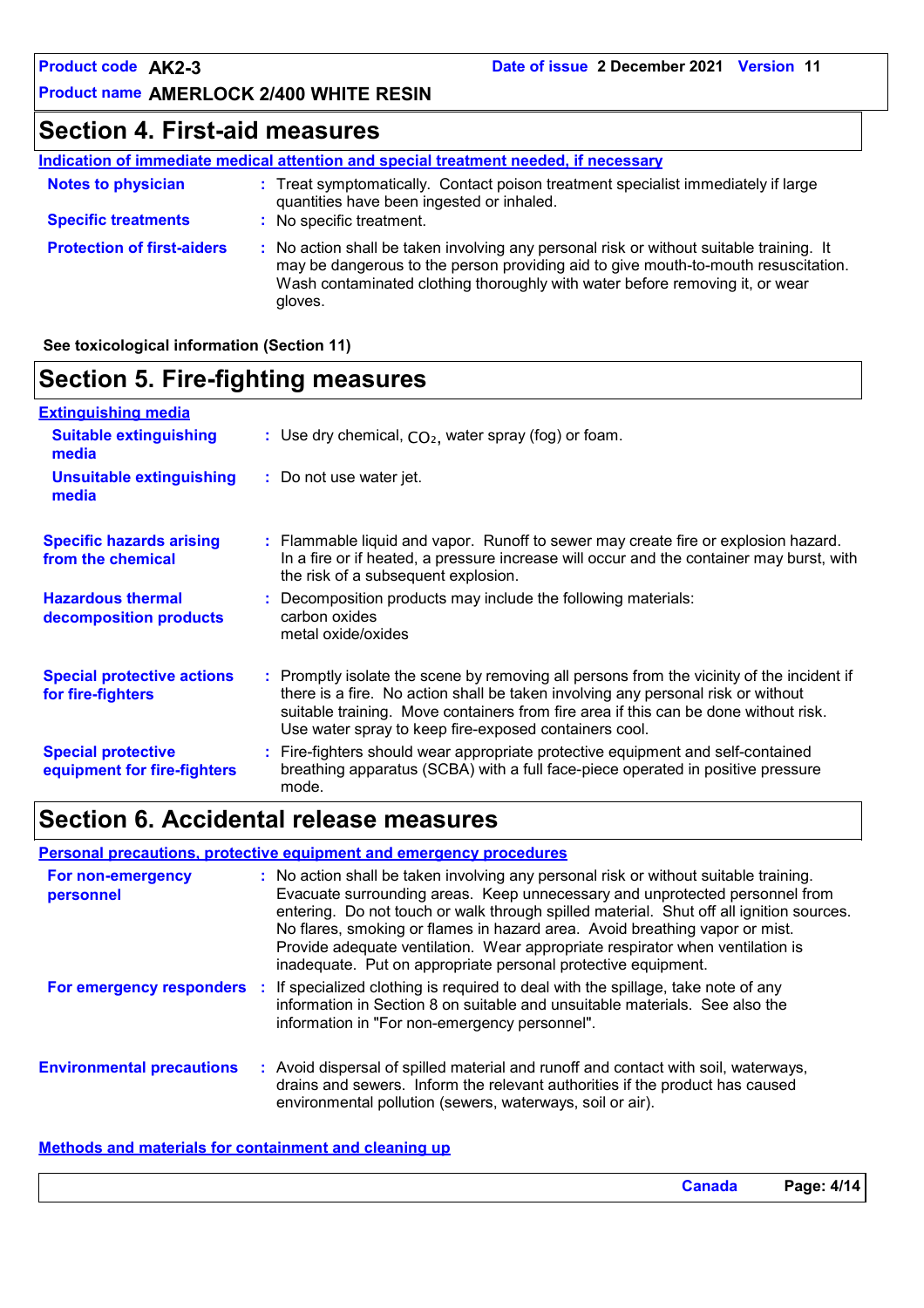### **Section 6. Accidental release measures**

| <b>Small spill</b> | : Stop leak if without risk. Move containers from spill area. Use spark-proof tools<br>and explosion-proof equipment. Dilute with water and mop up if water-soluble.<br>Alternatively, or if water-insoluble, absorb with an inert dry material and place in an<br>appropriate waste disposal container. Dispose of via a licensed waste disposal<br>contractor.                                                                                                                                                                                                                                                                                                                                                                                                      |
|--------------------|-----------------------------------------------------------------------------------------------------------------------------------------------------------------------------------------------------------------------------------------------------------------------------------------------------------------------------------------------------------------------------------------------------------------------------------------------------------------------------------------------------------------------------------------------------------------------------------------------------------------------------------------------------------------------------------------------------------------------------------------------------------------------|
| <b>Large spill</b> | : Stop leak if without risk. Move containers from spill area. Use spark-proof tools<br>and explosion-proof equipment. Approach release from upwind. Prevent entry into<br>sewers, water courses, basements or confined areas. Wash spillages into an<br>effluent treatment plant or proceed as follows. Contain and collect spillage with non-<br>combustible, absorbent material e.g. sand, earth, vermiculite or diatomaceous earth<br>and place in container for disposal according to local regulations (see Section 13).<br>Dispose of via a licensed waste disposal contractor. Contaminated absorbent<br>material may pose the same hazard as the spilled product. Note: see Section 1 for<br>emergency contact information and Section 13 for waste disposal. |

### **Section 7. Handling and storage**

| <b>Precautions for safe handling</b>                                      |                                                                                                                                                                                                                                                                                                                                                                                                                                                                                                                                                                                                                                                                                                                                                                                                                                                                                                                                                                                                                                                                                                                                     |
|---------------------------------------------------------------------------|-------------------------------------------------------------------------------------------------------------------------------------------------------------------------------------------------------------------------------------------------------------------------------------------------------------------------------------------------------------------------------------------------------------------------------------------------------------------------------------------------------------------------------------------------------------------------------------------------------------------------------------------------------------------------------------------------------------------------------------------------------------------------------------------------------------------------------------------------------------------------------------------------------------------------------------------------------------------------------------------------------------------------------------------------------------------------------------------------------------------------------------|
| <b>Protective measures</b>                                                | : Put on appropriate personal protective equipment (see Section 8). Persons with a<br>history of skin sensitization problems should not be employed in any process in<br>which this product is used. Avoid exposure - obtain special instructions before use.<br>Do not handle until all safety precautions have been read and understood. Do not<br>get in eyes or on skin or clothing. Do not ingest. Avoid breathing vapor or mist.<br>Use only with adequate ventilation. Wear appropriate respirator when ventilation is<br>inadequate. Do not enter storage areas and confined spaces unless adequately<br>ventilated. Keep in the original container or an approved alternative made from a<br>compatible material, kept tightly closed when not in use. Store and use away from<br>heat, sparks, open flame or any other ignition source. Use explosion-proof electrical<br>(ventilating, lighting and material handling) equipment. Use only non-sparking tools.<br>Take precautionary measures against electrostatic discharges. Empty containers<br>retain product residue and can be hazardous. Do not reuse container. |
| <b>Special precautions</b>                                                | : Vapors may accumulate in low or confined areas or travel a considerable distance to<br>a source of ignition and flash back. Vapors are heavier than air and may spread<br>along floors. If this material is part of a multiple component system, read the Safety<br>Data Sheet(s) for the other component or components before blending as the<br>resulting mixture may have the hazards of all of its parts.                                                                                                                                                                                                                                                                                                                                                                                                                                                                                                                                                                                                                                                                                                                     |
| <b>Advice on general</b><br>occupational hygiene                          | Eating, drinking and smoking should be prohibited in areas where this material is<br>handled, stored and processed. Workers should wash hands and face before<br>eating, drinking and smoking. Remove contaminated clothing and protective<br>equipment before entering eating areas. See also Section 8 for additional<br>information on hygiene measures.                                                                                                                                                                                                                                                                                                                                                                                                                                                                                                                                                                                                                                                                                                                                                                         |
| <b>Conditions for safe storage,</b><br>including any<br>incompatibilities | Do not store above the following temperature: 50°C (122°F). Store in accordance<br>with local regulations. Store in a segregated and approved area. Store in original<br>container protected from direct sunlight in a dry, cool and well-ventilated area, away<br>from incompatible materials (see Section 10) and food and drink. Store locked up.<br>Eliminate all ignition sources. Separate from oxidizing materials. Keep container<br>tightly closed and sealed until ready for use. Containers that have been opened<br>must be carefully resealed and kept upright to prevent leakage. Do not store in<br>unlabeled containers. Use appropriate containment to avoid environmental<br>contamination.                                                                                                                                                                                                                                                                                                                                                                                                                       |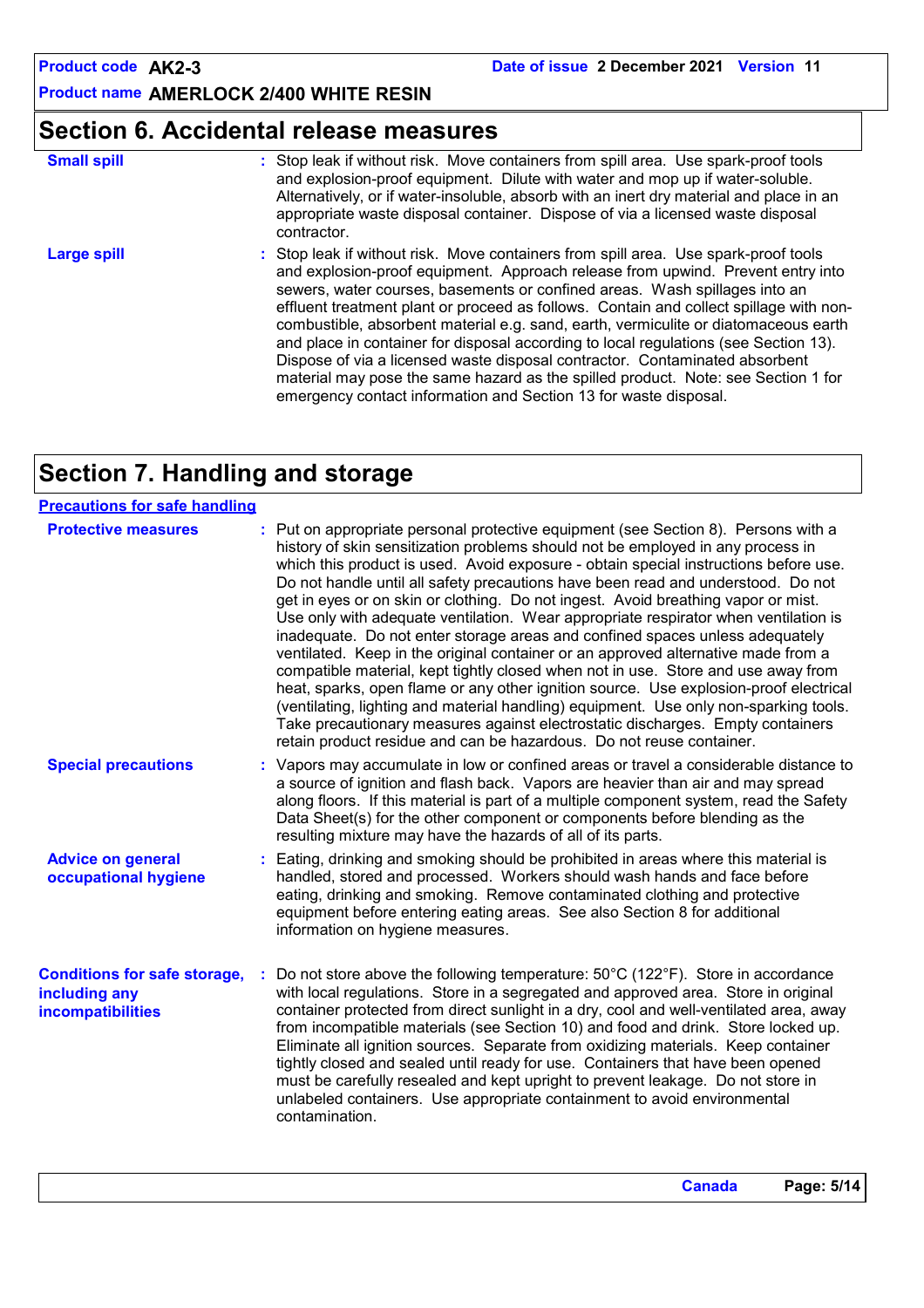### **Section 8. Exposure controls/personal protection**

#### **Control parameters**

| <b>Ingredient name</b>                                                  | <b>Exposure limits</b>                                                                                                                                                                                                                                                                                                                                                                                                                                                                                                                                                                                                                                 |
|-------------------------------------------------------------------------|--------------------------------------------------------------------------------------------------------------------------------------------------------------------------------------------------------------------------------------------------------------------------------------------------------------------------------------------------------------------------------------------------------------------------------------------------------------------------------------------------------------------------------------------------------------------------------------------------------------------------------------------------------|
| $\mathsf{b}$ ís-[4-(2,3-epoxipropoxi)phenyl]propane<br>titanium dioxide | None.<br><b>CA British Columbia Provincial (Canada,</b><br>$1/2021$ ).<br>TWA: 10 mg/m <sup>3</sup> 8 hours. Form: Total dust<br>TWA: 3 mg/m <sup>3</sup> 8 hours. Form: respirable<br>fraction<br>CA Quebec Provincial (Canada, 7/2019).<br>TWAEV: 10 mg/m <sup>3</sup> 8 hours. Form: Total<br>dust.<br>CA Alberta Provincial (Canada, 6/2018).<br>Skin sensitizer.<br>8 hrs OEL: 10 mg/m <sup>3</sup> 8 hours.<br>CA Ontario Provincial (Canada, 6/2019).<br>TWA: 10 mg/m <sup>3</sup> 8 hours. Form: total dust<br>CA Saskatchewan Provincial (Canada,<br>7/2013).<br>STEL: 20 mg/m <sup>3</sup> 15 minutes.<br>TWA: 10 mg/m <sup>3</sup> 8 hours. |
| Talc, not containing asbestiform fibres                                 | <b>CA British Columbia Provincial (Canada,</b><br>$1/2021$ ).<br>TWA: 2 mg/m <sup>3</sup> 8 hours. Form: Respirable<br><b>CA Ontario Provincial (Canada).</b><br>TWA: 2 ppb Form: Respirable<br>TWA: 2 mg/m <sup>3</sup> Form: Respirable<br>CA Quebec Provincial (Canada, 7/2019).<br>TWAEV: 3 mg/m <sup>3</sup> 8 hours. Form:<br>Respirable dust.<br>CA Alberta Provincial (Canada, 6/2018).<br>8 hrs OEL: 2 mg/m <sup>3</sup> 8 hours. Form:<br>Respirable particulate<br><b>CA Saskatchewan Provincial (Canada,</b><br>7/2013).<br>TWA: 2 mg/m <sup>3</sup> 8 hours. Form: respirable<br>fraction                                                 |
| Solvent naphtha (petroleum), light aromatic<br>1,2,4-trimethylbenzene   | None.<br>CA Alberta Provincial (Canada, 6/2018).<br>8 hrs OEL: 123 mg/m <sup>3</sup> 8 hours.<br>8 hrs OEL: 25 ppm 8 hours.<br><b>CA British Columbia Provincial (Canada,</b><br>$1/2021$ ).<br>TWA: 25 ppm 8 hours.<br>CA Quebec Provincial (Canada, 7/2019).<br>TWAEV: 123 mg/m <sup>3</sup> 8 hours.<br>TWAEV: 25 ppm 8 hours.<br>CA Ontario Provincial (Canada, 6/2019).<br>TWA: 25 ppm 8 hours.<br><b>CA Saskatchewan Provincial (Canada,</b><br>7/2013).<br>STEL: 30 ppm 15 minutes.<br>TWA: 25 ppm 8 hours.                                                                                                                                     |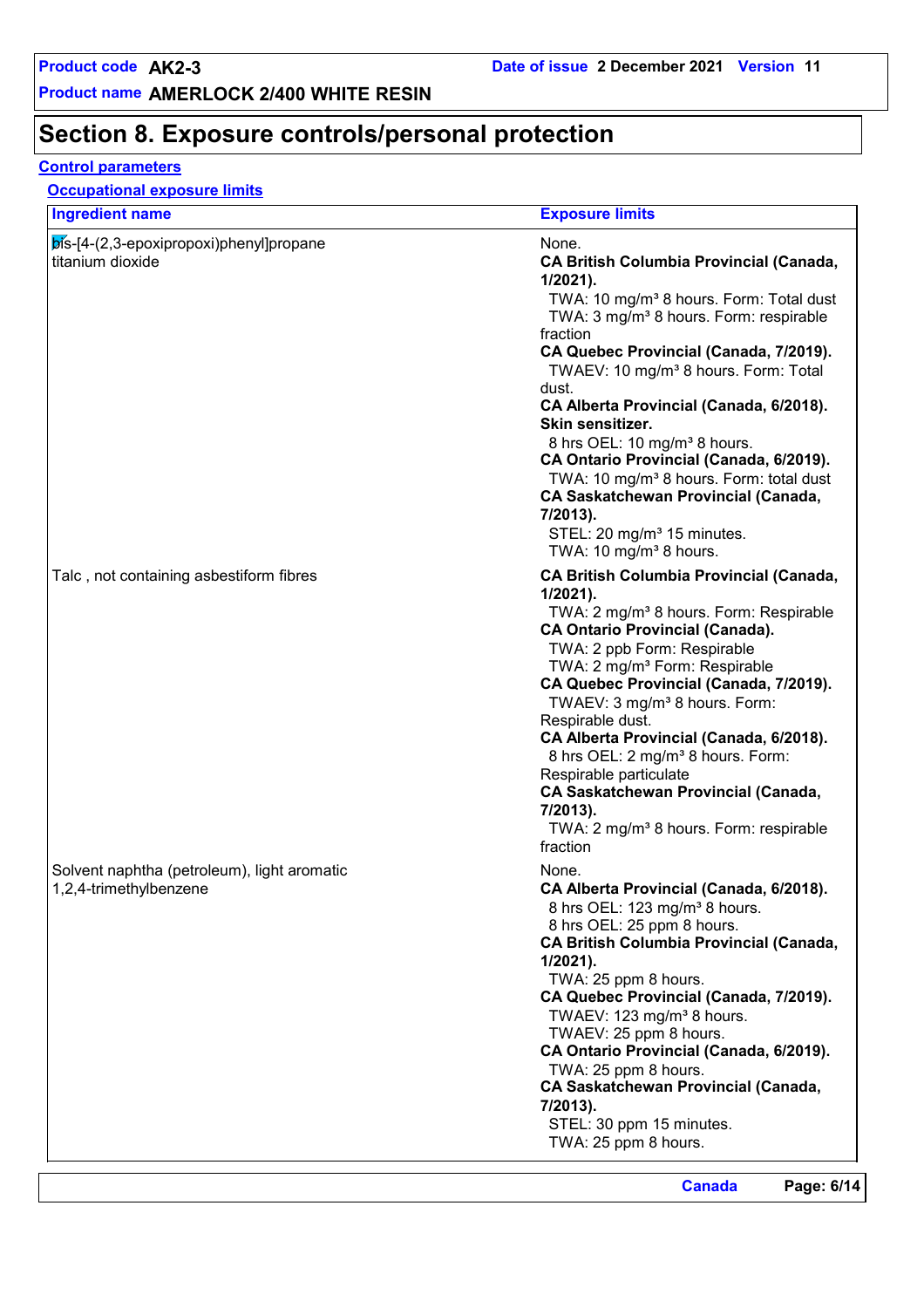### **Section 8. Exposure controls/personal protection**

**Consult local authorities for acceptable exposure limits.**

| <b>Recommended monitoring</b><br>procedures |    | : If this product contains ingredients with exposure limits, personal, workplace<br>atmosphere or biological monitoring may be required to determine the effectiveness<br>of the ventilation or other control measures and/or the necessity to use respiratory<br>protective equipment. Reference should be made to appropriate monitoring<br>standards. Reference to national guidance documents for methods for the<br>determination of hazardous substances will also be required.                                                                                                                                     |  |
|---------------------------------------------|----|---------------------------------------------------------------------------------------------------------------------------------------------------------------------------------------------------------------------------------------------------------------------------------------------------------------------------------------------------------------------------------------------------------------------------------------------------------------------------------------------------------------------------------------------------------------------------------------------------------------------------|--|
| <b>Appropriate engineering</b><br>controls  | ÷. | Use only with adequate ventilation. Use process enclosures, local exhaust<br>ventilation or other engineering controls to keep worker exposure to airborne<br>contaminants below any recommended or statutory limits. The engineering controls<br>also need to keep gas, vapor or dust concentrations below any lower explosive<br>limits. Use explosion-proof ventilation equipment.                                                                                                                                                                                                                                     |  |
| <b>Environmental exposure</b><br>controls   |    | Emissions from ventilation or work process equipment should be checked to ensure<br>they comply with the requirements of environmental protection legislation. In some<br>cases, fume scrubbers, filters or engineering modifications to the process<br>equipment will be necessary to reduce emissions to acceptable levels.                                                                                                                                                                                                                                                                                             |  |
| <b>Individual protection measures</b>       |    |                                                                                                                                                                                                                                                                                                                                                                                                                                                                                                                                                                                                                           |  |
| <b>Hygiene measures</b>                     |    | : Wash hands, forearms and face thoroughly after handling chemical products, before<br>eating, smoking and using the lavatory and at the end of the working period.<br>Appropriate techniques should be used to remove potentially contaminated clothing.<br>Contaminated work clothing should not be allowed out of the workplace. Wash<br>contaminated clothing before reusing. Ensure that eyewash stations and safety<br>showers are close to the workstation location.                                                                                                                                               |  |
| <b>Eye/face protection</b>                  |    | : Chemical splash goggles.                                                                                                                                                                                                                                                                                                                                                                                                                                                                                                                                                                                                |  |
| <b>Skin protection</b>                      |    |                                                                                                                                                                                                                                                                                                                                                                                                                                                                                                                                                                                                                           |  |
| <b>Hand protection</b>                      |    | : Chemical-resistant, impervious gloves complying with an approved standard should<br>be worn at all times when handling chemical products if a risk assessment indicates<br>this is necessary. Considering the parameters specified by the glove manufacturer,<br>check during use that the gloves are still retaining their protective properties. It<br>should be noted that the time to breakthrough for any glove material may be<br>different for different glove manufacturers. In the case of mixtures, consisting of<br>several substances, the protection time of the gloves cannot be accurately<br>estimated. |  |
| <b>Gloves</b><br><b>Body protection</b>     |    | butyl rubber<br>Personal protective equipment for the body should be selected based on the task<br>being performed and the risks involved and should be approved by a specialist<br>before handling this product. When there is a risk of ignition from static electricity,<br>wear anti-static protective clothing. For the greatest protection from static<br>discharges, clothing should include anti-static overalls, boots and gloves.                                                                                                                                                                               |  |
| <b>Other skin protection</b>                |    | : Appropriate footwear and any additional skin protection measures should be<br>selected based on the task being performed and the risks involved and should be<br>approved by a specialist before handling this product.                                                                                                                                                                                                                                                                                                                                                                                                 |  |
| <b>Respiratory protection</b>               |    | : Respirator selection must be based on known or anticipated exposure levels, the<br>hazards of the product and the safe working limits of the selected respirator. If<br>workers are exposed to concentrations above the exposure limit, they must use<br>appropriate, certified respirators. Use a properly fitted, air-purifying or air-fed<br>respirator complying with an approved standard if a risk assessment indicates this is<br>necessary.                                                                                                                                                                     |  |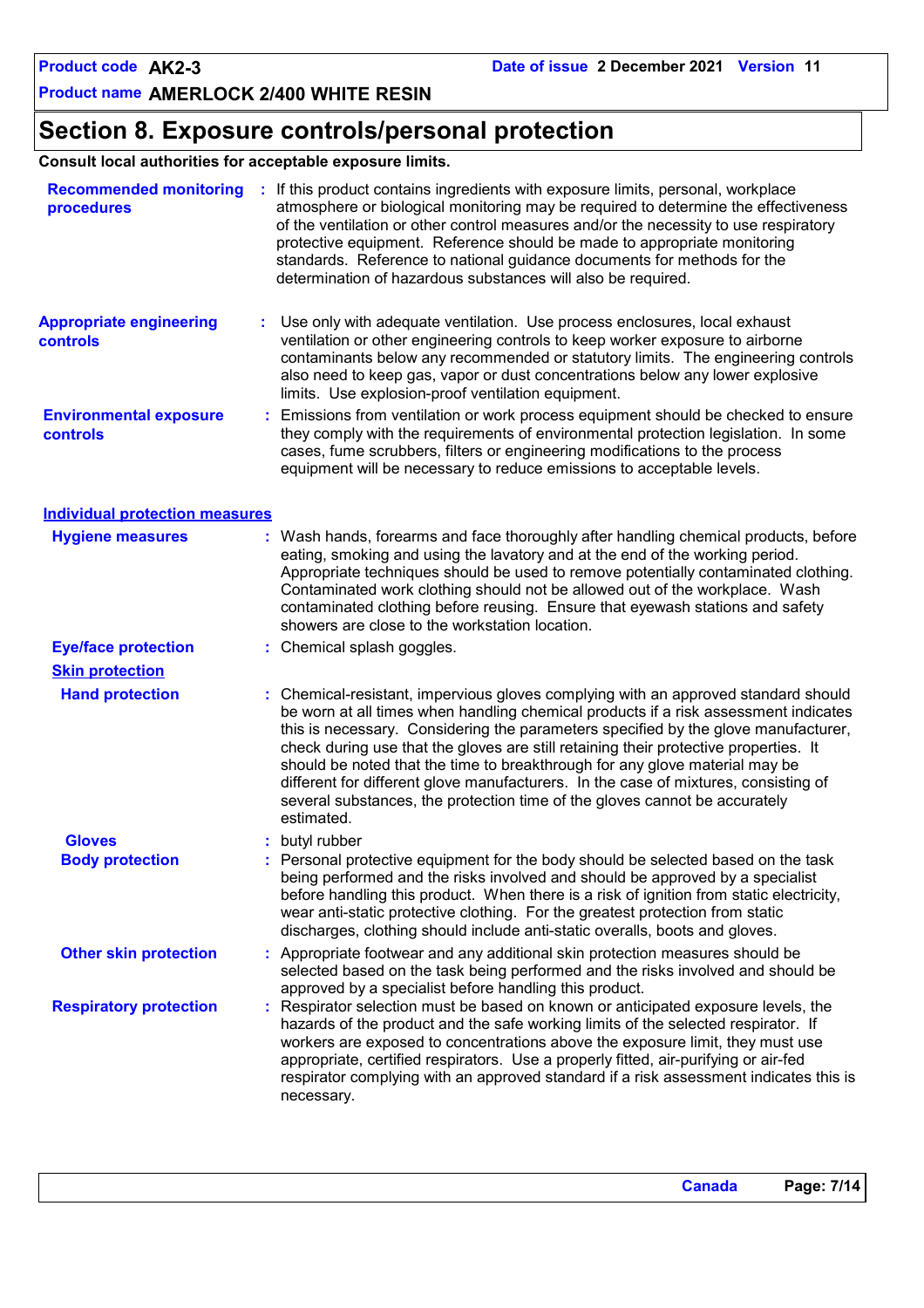### **Section 9. Physical and chemical properties**

#### **Appearance**

| <b>Physical state</b>                                  | $:$ Liquid.                                                |
|--------------------------------------------------------|------------------------------------------------------------|
| <b>Color</b>                                           | : Not available.                                           |
| <b>Odor</b>                                            | Characteristic.                                            |
| <b>Odor threshold</b>                                  | : Not available.                                           |
| pH                                                     | Not applicable.                                            |
| <b>Melting point</b>                                   | : Not available.                                           |
| <b>Boiling point</b>                                   | : $>37.78^{\circ}C$ ( $>100^{\circ}F$ )                    |
| <b>Flash point</b>                                     | : Closed cup: $55^{\circ}$ C (131 $^{\circ}$ F)            |
| <b>Auto-ignition temperature</b>                       | : Not available.                                           |
| <b>Decomposition temperature</b>                       | : Not available.                                           |
| <b>Flammability (solid, gas)</b>                       | : Not available.                                           |
| <b>Lower and upper explosive</b><br>(flammable) limits | : Not available.                                           |
| <b>Evaporation rate</b>                                | $\therefore$ 0.32 (butyl acetate = 1)                      |
| <b>Vapor pressure</b>                                  | : 1 kPa $(7.7 \text{ mm Hg})$                              |
| <b>Vapor density</b>                                   | : Not available.                                           |
| <b>Relative density</b>                                | : 1.5                                                      |
| Density (lbs / gal)                                    | : 12.52                                                    |
| <b>Solubility</b>                                      | Insoluble in the following materials: cold water.          |
| <b>Partition coefficient: n-</b><br>octanol/water      | : Not applicable.                                          |
| <b>Viscosity</b>                                       | Kinematic (40°C (104°F)): >21 mm <sup>2</sup> /s (>21 cSt) |
| <b>Volatility</b>                                      | 10% (v/v), 5.979% (w/w)                                    |
| % Solid. (w/w)                                         | : 94.021                                                   |

### **Section 10. Stability and reactivity**

| <b>Reactivity</b>                                   | : No specific test data related to reactivity available for this product or its ingredients.                                                     |
|-----------------------------------------------------|--------------------------------------------------------------------------------------------------------------------------------------------------|
| <b>Chemical stability</b>                           | : The product is stable.                                                                                                                         |
| <b>Possibility of hazardous</b><br><b>reactions</b> | : Under normal conditions of storage and use, hazardous reactions will not occur.                                                                |
| <b>Conditions to avoid</b>                          | : When exposed to high temperatures may produce hazardous decomposition<br>products.<br>Refer to protective measures listed in sections 7 and 8. |
| <b>Incompatible materials</b>                       | : Keep away from the following materials to prevent strong exothermic reactions:<br>oxidizing agents, strong alkalis, strong acids.              |
| <b>Hazardous decomposition</b><br>products          | : Depending on conditions, decomposition products may include the following materials:<br>carbon oxides metal oxide/oxides                       |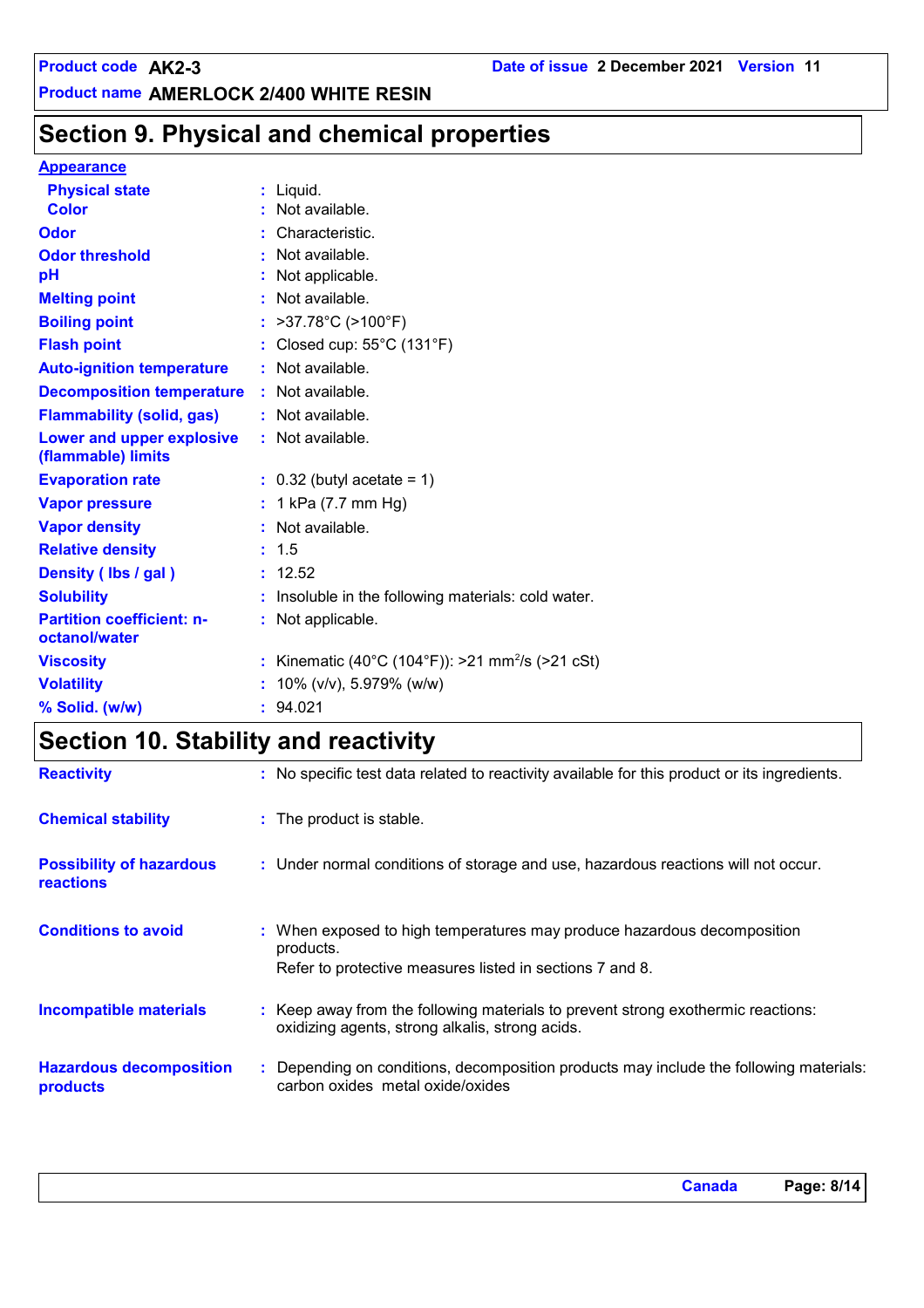### **Section 11. Toxicological information**

#### **Information on toxicological effects**

#### **Acute toxicity**

| <b>Product/ingredient name</b>              | <b>Result</b>                         | <b>Species</b> | <b>Dose</b>             | <b>Exposure</b> |
|---------------------------------------------|---------------------------------------|----------------|-------------------------|-----------------|
| bis-[4-(2,3-epoxipropoxi)<br>phenyl]propane | LD50 Dermal                           | Rabbit         | 23000 mg/kg             |                 |
|                                             | LD50 Oral                             | Rat            | 15000 mg/kg             |                 |
| I titanium dioxide                          | LC50 Inhalation Dusts and mists   Rat |                | $>6.82$ mg/l            | 4 hours         |
|                                             | LD50 Dermal                           | Rabbit         | >5000 mg/kg             | -               |
|                                             | LD50 Oral                             | Rat            | >5000 mg/kg             |                 |
| Solvent naphtha (petroleum),                | LD50 Dermal                           | Rabbit         | $3.48$ g/kg             |                 |
| light aromatic                              |                                       |                |                         |                 |
|                                             | LD50 Oral                             | Rat            | 8400 mg/kg              |                 |
| 1,2,4-trimethylbenzene                      | <b>LC50 Inhalation Vapor</b>          | Rat            | 18000 mg/m <sup>3</sup> | 4 hours         |
|                                             | LD50 Oral                             | Rat            | $5$ g/kg                |                 |

**Conclusion/Summary :** : There are no data available on the mixture itself.

#### **Irritation/Corrosion**

| <b>Product/ingredient name</b>              | <b>Result</b>                         | <b>Species</b> | <b>Score</b> | <b>Exposure</b> | <b>Observation</b>       |
|---------------------------------------------|---------------------------------------|----------------|--------------|-----------------|--------------------------|
| bis-[4-(2,3-epoxipropoxi)<br>phenyl]propane | Eyes - Redness of the<br>conjunctivae | Rabbit         | 0.4          | 24 hours        | $\,$ $\,$                |
|                                             | Eyes - Mild irritant                  | Rabbit         |              | 24 hours        |                          |
|                                             | Skin - Erythema/Eschar                | Rabbit         | 0.8          | 4 hours         |                          |
|                                             | ⊦Skin - Edema                         | Rabbit         | 0.5          | 4 hours         |                          |
|                                             | Skin - Mild irritant                  | Rabbit         |              | 4 hours         | $\overline{\phantom{a}}$ |

#### **Conclusion/Summary**

| : There are no data available on the mixture itself. |
|------------------------------------------------------|
|------------------------------------------------------|

**Skin :**

**Eyes :** There are no data available on the mixture itself.

: There are no data available on the mixture itself.

#### **Sensitization**

**Respiratory :**

| <b>Product/ingredient name</b>              | <b>Route of</b><br>exposure |                                                        | <b>Species</b> |                                                        | <b>Result</b> |  |  |
|---------------------------------------------|-----------------------------|--------------------------------------------------------|----------------|--------------------------------------------------------|---------------|--|--|
| bis-[4-(2,3-epoxipropoxi)<br>phenyl]propane | skin                        |                                                        | Mouse          |                                                        | Sensitizing   |  |  |
| <b>Skin</b>                                 |                             |                                                        |                | $:$ There are no data available on the mixture itself. |               |  |  |
| <b>Respiratory</b>                          |                             |                                                        |                | $:$ There are no data available on the mixture itself. |               |  |  |
| <b>Mutagenicity</b>                         |                             |                                                        |                |                                                        |               |  |  |
| <b>Conclusion/Summary</b>                   |                             | $:$ There are no data available on the mixture itself. |                |                                                        |               |  |  |
| <b>Carcinogenicity</b>                      |                             |                                                        |                |                                                        |               |  |  |
| <b>Conclusion/Summary</b>                   |                             | : There are no data available on the mixture itself.   |                |                                                        |               |  |  |
| <b>Classification</b>                       |                             |                                                        |                |                                                        |               |  |  |
| <b>Product/ingredient name</b>              |                             | <b>OSHA</b>                                            | <b>IARC</b>    | <b>NTP</b>                                             |               |  |  |
| bis-[4-(2,3-epoxipropoxi)phenyl]<br>propane |                             |                                                        | 3              | $\blacksquare$                                         |               |  |  |
| titanium dioxide                            |                             |                                                        | 2Β             | $\overline{\phantom{a}}$                               |               |  |  |

**Carcinogen Classification code:**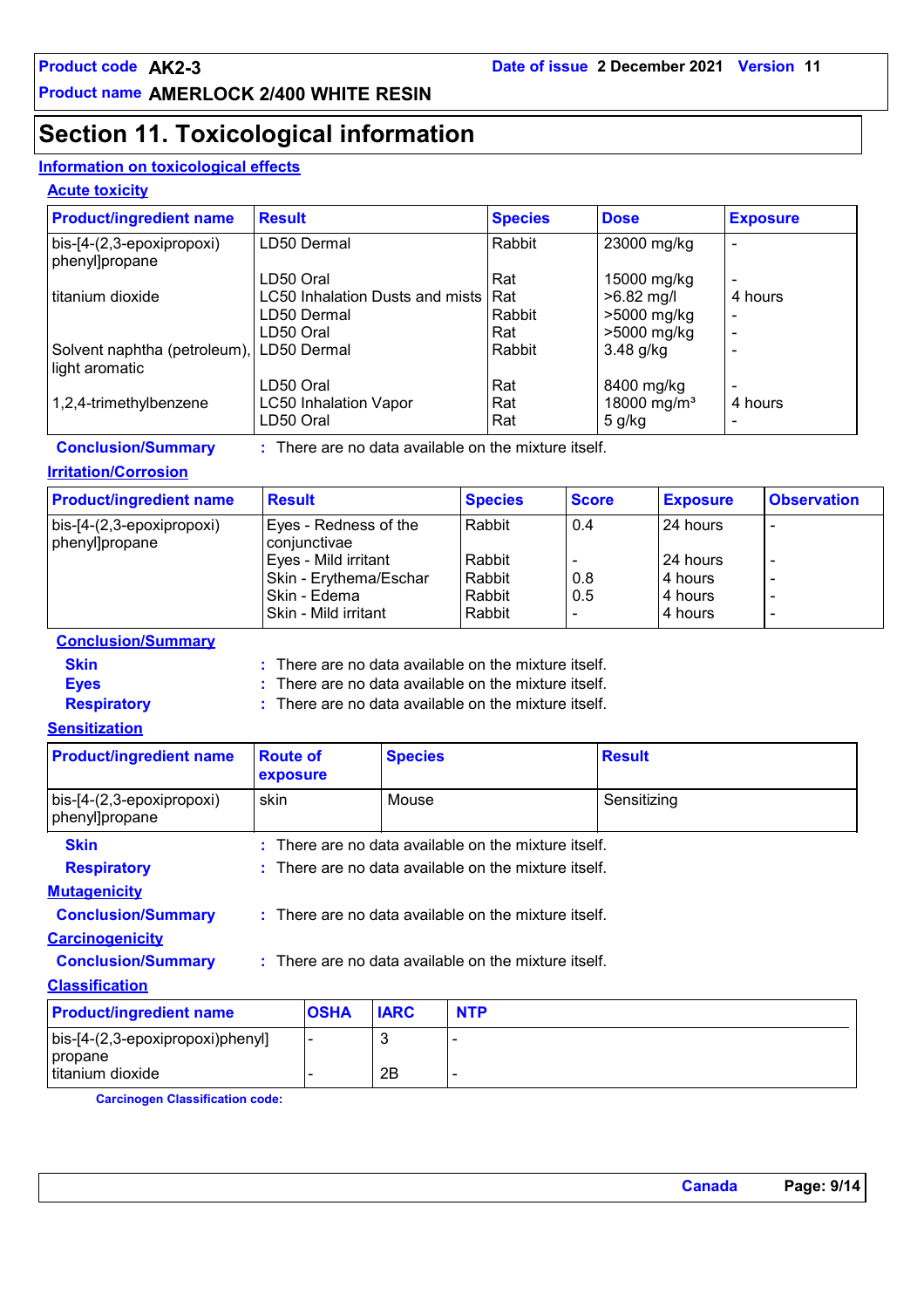### **Section 11. Toxicological information**

| <b>IARC: 1, 2A, 2B, 3, 4</b><br>NTP: Known to be a human carcinogen; Reasonably anticipated to be a human carcinogen |  |
|----------------------------------------------------------------------------------------------------------------------|--|
| OSHA: +                                                                                                              |  |
| Not listed/not requiated: -                                                                                          |  |

#### **Reproductive toxicity**

**Conclusion/Summary :**

**Conclusion/Summary :**

: There are no data available on the mixture itself.

#### **Teratogenicity**

There are no data available on the mixture itself.

#### **Specific target organ toxicity (single exposure)**

| <b>Name</b>                                            | <b>Category</b>          | <b>Route of</b><br>exposure | <b>Target organs</b>                                |
|--------------------------------------------------------|--------------------------|-----------------------------|-----------------------------------------------------|
| $ \overline{V}$ alc, not containing asbestiform fibres | Category 3               |                             | Respiratory tract<br>l irritation                   |
| Solvent naphtha (petroleum), light aromatic            | Category 3               |                             | Respiratory tract<br>irritation                     |
| 1,2,4-trimethylbenzene                                 | Category 3<br>Category 3 |                             | Narcotic effects<br>Respiratory tract<br>irritation |

#### **Specific target organ toxicity (repeated exposure)**

Not available.

**Target organs :** Contains material which causes damage to the following organs: brain, central nervous system (CNS).

Contains material which may cause damage to the following organs: blood, lungs, cardiovascular system, upper respiratory tract, skin, eyes.

#### **Aspiration hazard**

| <b>Name</b>                                 | <b>Result</b>                  |
|---------------------------------------------|--------------------------------|
| Solvent naphtha (petroleum), light aromatic | ASPIRATION HAZARD - Category 1 |

#### **Information on the likely routes of exposure**

#### **Potential acute health effects**

| <b>Eve contact</b>  | : Causes serious eye irritation.                                                      |
|---------------------|---------------------------------------------------------------------------------------|
| <b>Inhalation</b>   | : No known significant effects or critical hazards.                                   |
| <b>Skin contact</b> | : Causes skin irritation. Defatting to the skin. May cause an allergic skin reaction. |
| <b>Ingestion</b>    | No known significant effects or critical hazards.                                     |

#### **Over-exposure signs/symptoms**

| <b>Eye contact</b>  | : Adverse symptoms may include the following:<br>pain or irritation<br>watering<br>redness    |
|---------------------|-----------------------------------------------------------------------------------------------|
| <b>Inhalation</b>   | : No specific data.                                                                           |
| <b>Skin contact</b> | : Adverse symptoms may include the following:<br>irritation<br>redness<br>dryness<br>cracking |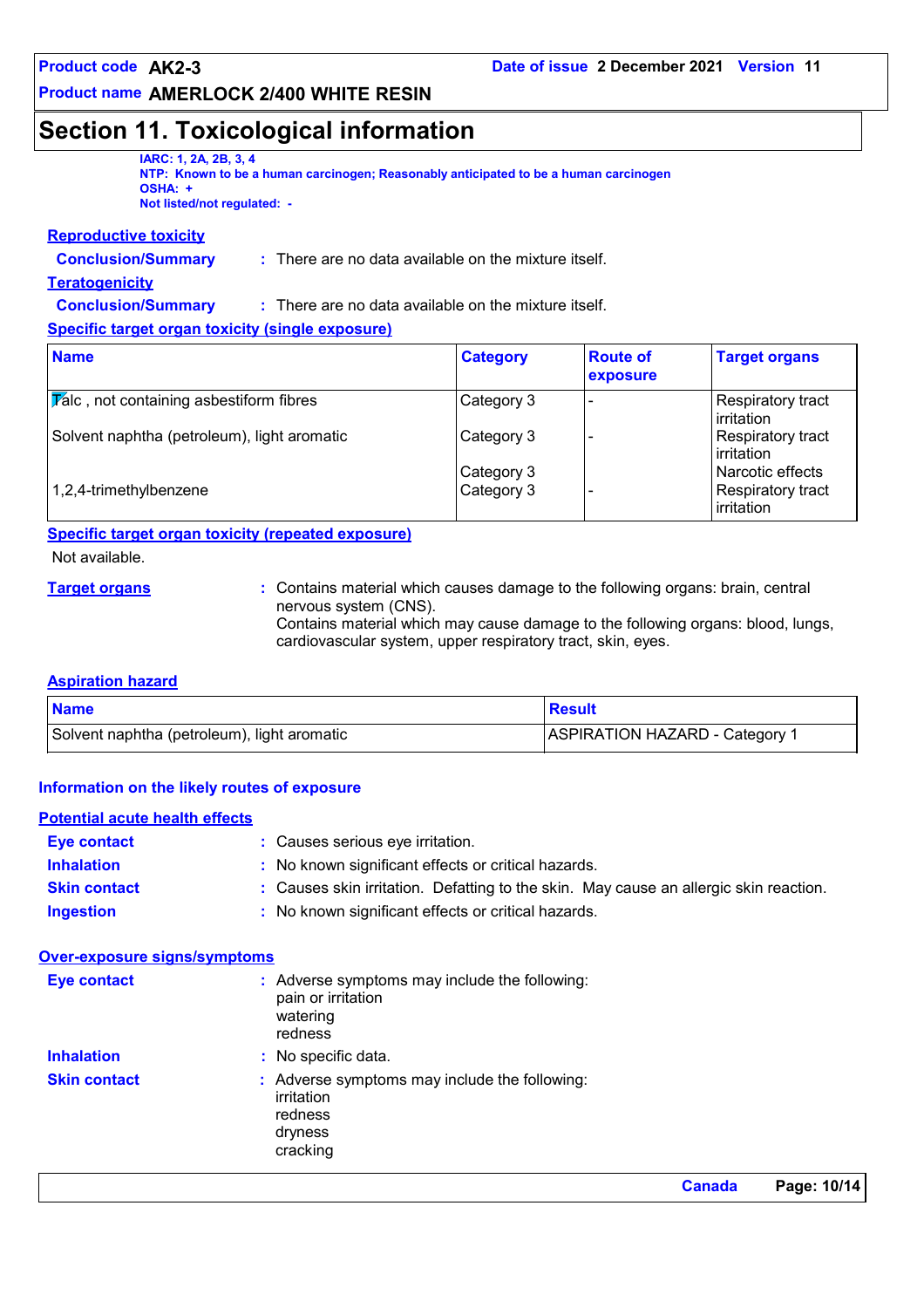### **Section 11. Toxicological information**

**Ingestion :** No specific data.

#### **Delayed and immediate effects and also chronic effects from short and long term exposure**

| <b>Conclusion/Summary</b>               | : There are no data available on the mixture itself. This product contains TiO2 which<br>has been classified as a GHS Carcinogen Category 2 based on its IARC 2B<br>classification. For many PPG products, TiO2 is utilized as a raw material in a liquid<br>coating formulation. In this case, the TiO2 particles are bound in a matrix with no<br>meaningful potential for human exposure to unbound particles of TiO2 when the<br>product is applied with a brush or roller. Sanding the coating surface or mist from<br>spray applications may be harmful depending on the duration and level of exposure<br>and require the use of appropriate personal protective equipment and/or<br>engineering controls (see Section 8). Exposure to component solvent vapor<br>concentrations in excess of the stated occupational exposure limit may result in<br>adverse health effects such as mucous membrane and respiratory system irritation<br>and adverse effects on the kidneys, liver and central nervous system. Symptoms<br>and signs include headache, dizziness, fatigue, muscular weakness, drowsiness<br>and, in extreme cases, loss of consciousness. Solvents may cause some of the<br>above effects by absorption through the skin. There is some evidence that repeated<br>exposure to organic solvent vapors in combination with constant loud noise can<br>cause greater hearing loss than expected from exposure to noise alone. If splashed<br>in the eyes, the liquid may cause irritation and reversible damage. Ingestion may<br>cause nausea, diarrhea and vomiting. This takes into account, where known,<br>delayed and immediate effects and also chronic effects of components from short-<br>term and long-term exposure by oral, inhalation and dermal routes of exposure and<br>eye contact. |
|-----------------------------------------|----------------------------------------------------------------------------------------------------------------------------------------------------------------------------------------------------------------------------------------------------------------------------------------------------------------------------------------------------------------------------------------------------------------------------------------------------------------------------------------------------------------------------------------------------------------------------------------------------------------------------------------------------------------------------------------------------------------------------------------------------------------------------------------------------------------------------------------------------------------------------------------------------------------------------------------------------------------------------------------------------------------------------------------------------------------------------------------------------------------------------------------------------------------------------------------------------------------------------------------------------------------------------------------------------------------------------------------------------------------------------------------------------------------------------------------------------------------------------------------------------------------------------------------------------------------------------------------------------------------------------------------------------------------------------------------------------------------------------------------------------------------------------------------------------------------------------|
| <b>Short term exposure</b>              |                                                                                                                                                                                                                                                                                                                                                                                                                                                                                                                                                                                                                                                                                                                                                                                                                                                                                                                                                                                                                                                                                                                                                                                                                                                                                                                                                                                                                                                                                                                                                                                                                                                                                                                                                                                                                            |
| <b>Potential immediate</b><br>effects   | $:$ There are no data available on the mixture itself.                                                                                                                                                                                                                                                                                                                                                                                                                                                                                                                                                                                                                                                                                                                                                                                                                                                                                                                                                                                                                                                                                                                                                                                                                                                                                                                                                                                                                                                                                                                                                                                                                                                                                                                                                                     |
| <b>Potential delayed effects</b>        | $:$ There are no data available on the mixture itself.                                                                                                                                                                                                                                                                                                                                                                                                                                                                                                                                                                                                                                                                                                                                                                                                                                                                                                                                                                                                                                                                                                                                                                                                                                                                                                                                                                                                                                                                                                                                                                                                                                                                                                                                                                     |
| <b>Long term exposure</b>               |                                                                                                                                                                                                                                                                                                                                                                                                                                                                                                                                                                                                                                                                                                                                                                                                                                                                                                                                                                                                                                                                                                                                                                                                                                                                                                                                                                                                                                                                                                                                                                                                                                                                                                                                                                                                                            |
| <b>Potential immediate</b><br>effects   | $:$ There are no data available on the mixture itself.                                                                                                                                                                                                                                                                                                                                                                                                                                                                                                                                                                                                                                                                                                                                                                                                                                                                                                                                                                                                                                                                                                                                                                                                                                                                                                                                                                                                                                                                                                                                                                                                                                                                                                                                                                     |
| <b>Potential delayed effects</b>        | : There are no data available on the mixture itself.                                                                                                                                                                                                                                                                                                                                                                                                                                                                                                                                                                                                                                                                                                                                                                                                                                                                                                                                                                                                                                                                                                                                                                                                                                                                                                                                                                                                                                                                                                                                                                                                                                                                                                                                                                       |
| <b>Potential chronic health effects</b> |                                                                                                                                                                                                                                                                                                                                                                                                                                                                                                                                                                                                                                                                                                                                                                                                                                                                                                                                                                                                                                                                                                                                                                                                                                                                                                                                                                                                                                                                                                                                                                                                                                                                                                                                                                                                                            |
| <b>General</b>                          | : Prolonged or repeated contact can defat the skin and lead to irritation, cracking and/<br>or dermatitis. Once sensitized, a severe allergic reaction may occur when<br>subsequently exposed to very low levels.                                                                                                                                                                                                                                                                                                                                                                                                                                                                                                                                                                                                                                                                                                                                                                                                                                                                                                                                                                                                                                                                                                                                                                                                                                                                                                                                                                                                                                                                                                                                                                                                          |
| <b>Carcinogenicity</b>                  | : Suspected of causing cancer. Risk of cancer depends on duration and level of<br>exposure.                                                                                                                                                                                                                                                                                                                                                                                                                                                                                                                                                                                                                                                                                                                                                                                                                                                                                                                                                                                                                                                                                                                                                                                                                                                                                                                                                                                                                                                                                                                                                                                                                                                                                                                                |
| <b>Mutagenicity</b>                     | : No known significant effects or critical hazards.                                                                                                                                                                                                                                                                                                                                                                                                                                                                                                                                                                                                                                                                                                                                                                                                                                                                                                                                                                                                                                                                                                                                                                                                                                                                                                                                                                                                                                                                                                                                                                                                                                                                                                                                                                        |
| <b>Reproductive toxicity</b>            | : No known significant effects or critical hazards.                                                                                                                                                                                                                                                                                                                                                                                                                                                                                                                                                                                                                                                                                                                                                                                                                                                                                                                                                                                                                                                                                                                                                                                                                                                                                                                                                                                                                                                                                                                                                                                                                                                                                                                                                                        |
| <b>Numerical measures of toxicity</b>   |                                                                                                                                                                                                                                                                                                                                                                                                                                                                                                                                                                                                                                                                                                                                                                                                                                                                                                                                                                                                                                                                                                                                                                                                                                                                                                                                                                                                                                                                                                                                                                                                                                                                                                                                                                                                                            |
| <b>Acute toxicity estimates</b>         |                                                                                                                                                                                                                                                                                                                                                                                                                                                                                                                                                                                                                                                                                                                                                                                                                                                                                                                                                                                                                                                                                                                                                                                                                                                                                                                                                                                                                                                                                                                                                                                                                                                                                                                                                                                                                            |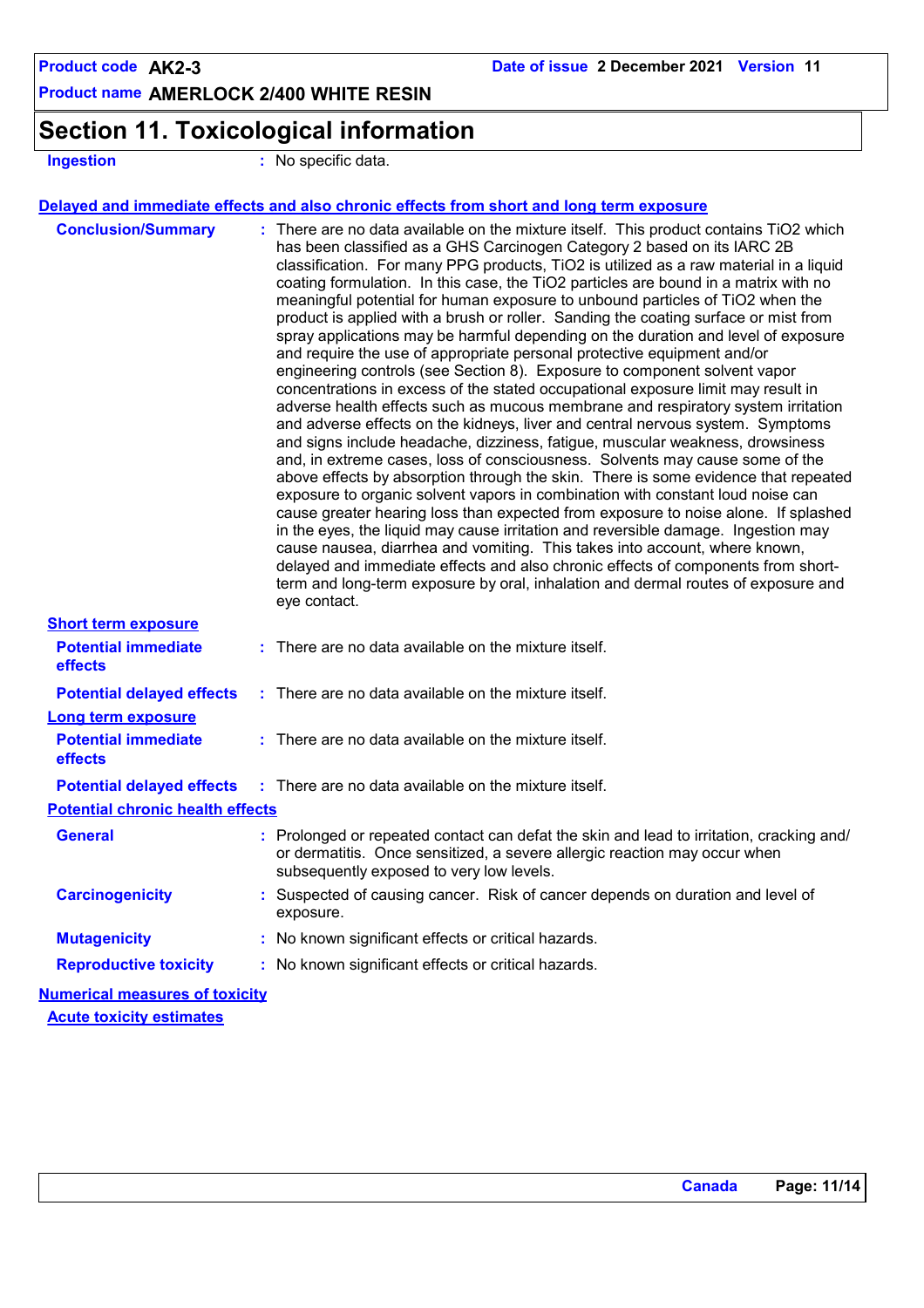### **Section 11. Toxicological information**

| <b>Product/ingredient name</b>              | Oral (mg/<br>kg) | <b>Dermal</b><br>(mg/kg) | <b>Inhalation</b><br>(gases)<br>(ppm) | Inhalation<br>(vapors)<br>(mg/l) | <b>Inhalation</b><br>dusts)<br>and mists)<br>(mg/l) |
|---------------------------------------------|------------------|--------------------------|---------------------------------------|----------------------------------|-----------------------------------------------------|
| AMERLOCK 2/400 WHITE RESIN                  | 311293.7         | 103210.8                 | N/A                                   | 304.1                            | 25.3                                                |
| bis-[4-(2,3-epoxipropoxi)phenyl]propane     | 15000            | 23000                    | N/A                                   | N/A                              | N/A                                                 |
| Solvent naphtha (petroleum), light aromatic | 8400             | 3480                     | N/A                                   | N/A                              | N/A                                                 |
| 1,2,4-trimethylbenzene                      | 5000             | N/A                      | N/A                                   | 18                               | 1.5                                                 |

### **Section 12. Ecological information**

| Toxicitv |  |
|----------|--|
|          |  |

| <b>Product/ingredient name</b>                                                         | <b>Result</b>                    | <b>Species</b>                  | <b>Exposure</b>      |
|----------------------------------------------------------------------------------------|----------------------------------|---------------------------------|----------------------|
| $\vert$ bis-[4-(2,3-epoxipropoxi)<br>phenyl]propane                                    | Acute LC50 1.8 mg/l Fresh water  | Daphnia - daphnia magna         | 48 hours             |
|                                                                                        | Chronic NOEC 0.3 mg/l            | Daphnia                         | 21 days              |
| titanium dioxide<br>Solvent naphtha (petroleum), Acute LC50 8.2 mg/l<br>Iight aromatic | Acute LC50 >100 mg/l Fresh water | Daphnia - Daphnia magna<br>Fish | 48 hours<br>96 hours |

#### **Persistence and degradability**

| <b>Product/ingredient name</b>    | <b>Aquatic half-life</b> | <b>Photolysis</b> | Biodegradability   |
|-----------------------------------|--------------------------|-------------------|--------------------|
| $\vert$ bis-[4-(2,3-epoxipropoxi) |                          |                   | <b>Not readily</b> |
| phenyl]propane                    |                          |                   |                    |

#### **Bioaccumulative potential**

| <b>Product/ingredient name</b> | <b>LogP</b> <sub>ow</sub> | <b>BCF</b> | <b>Potential</b> |
|--------------------------------|---------------------------|------------|------------------|
| $ 1,2,4$ -trimethylbenzene     | 3.63                      | 120.23     | low              |

#### **Mobility in soil**

**Soil/water partition coefficient (Koc)** 

**:** Not available.

### **Section 13. Disposal considerations**

**Disposal methods :**

The generation of waste should be avoided or minimized wherever possible. Disposal of this product, solutions and any by-products should at all times comply with the requirements of environmental protection and waste disposal legislation and any regional local authority requirements. Dispose of surplus and nonrecyclable products via a licensed waste disposal contractor. Waste should not be disposed of untreated to the sewer unless fully compliant with the requirements of all authorities with jurisdiction. Waste packaging should be recycled. Incineration or landfill should only be considered when recycling is not feasible. This material and its container must be disposed of in a safe way. Care should be taken when handling emptied containers that have not been cleaned or rinsed out. Empty containers or liners may retain some product residues. Vapor from product residues may create a highly flammable or explosive atmosphere inside the container. Do not cut, weld or grind used containers unless they have been cleaned

**Canada Page: 12/14**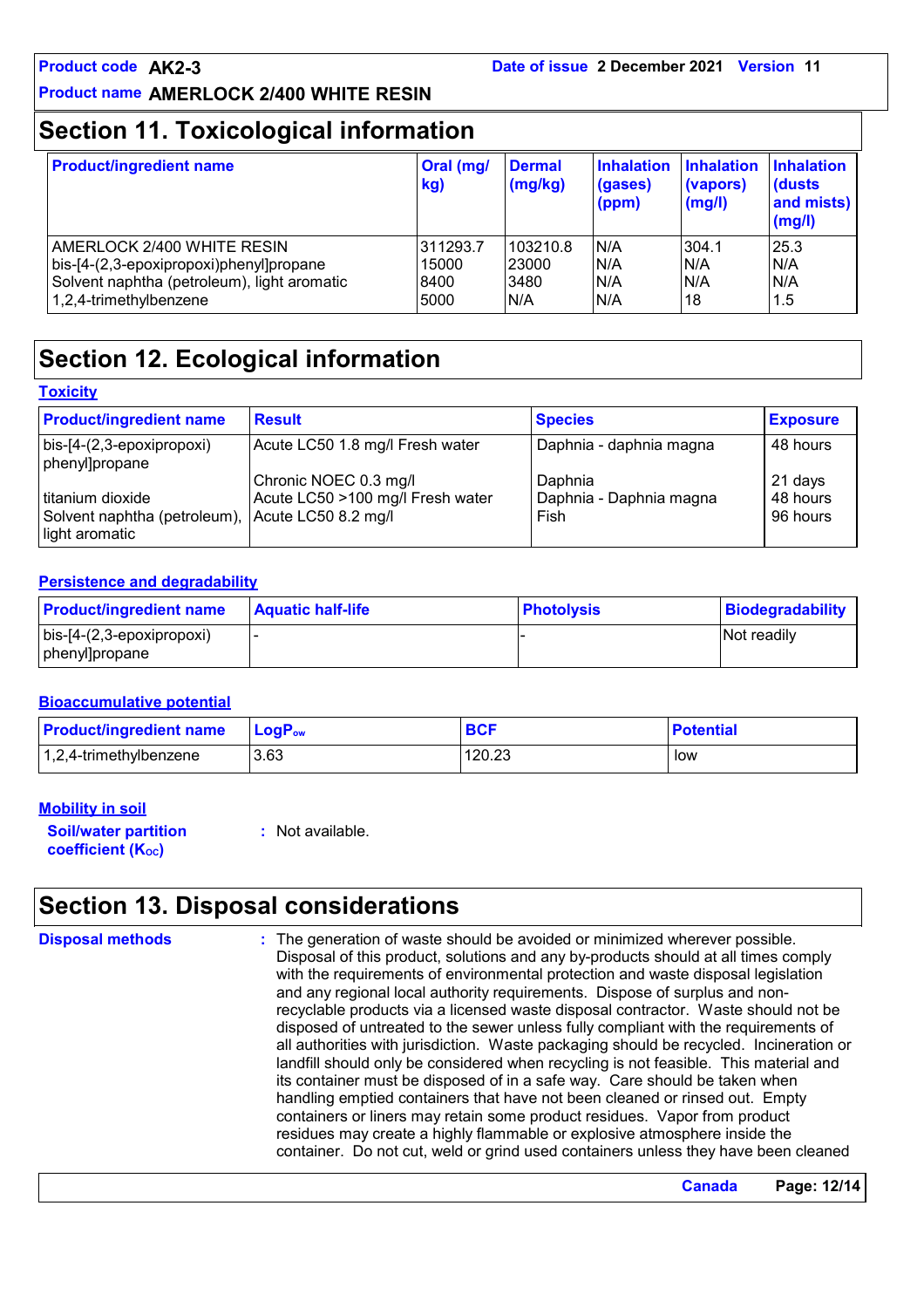### **Section 13. Disposal considerations**

thoroughly internally. Avoid dispersal of spilled material and runoff and contact with soil, waterways, drains and sewers.

**Disposal should be in accordance with applicable regional, national and local laws and regulations.**

**Refer to Section 7: HANDLING AND STORAGE and Section 8: EXPOSURE CONTROLS/PERSONAL PROTECTION for additional handling information and protection of employees. Section 6. Accidental release measures**

### **Section 14. Transport information**

|                                                    | <b>TDG</b>                                                                                       | <b>IMDG</b>                                                                                      | <b>IATA</b>                                                              |
|----------------------------------------------------|--------------------------------------------------------------------------------------------------|--------------------------------------------------------------------------------------------------|--------------------------------------------------------------------------|
| <b>UN number</b>                                   | UN1263                                                                                           | UN1263                                                                                           | UN1263                                                                   |
| <b>UN proper shipping</b><br>name                  | <b>PAINT</b>                                                                                     | <b>PAINT</b>                                                                                     | <b>PAINT</b>                                                             |
| <b>Transport hazard class</b><br>(e <sub>s</sub> ) | 3                                                                                                | 3                                                                                                | 3                                                                        |
| <b>Packing group</b>                               | Ш                                                                                                | Ш                                                                                                | Ш                                                                        |
| <b>Environmental hazards</b>                       | Yes.                                                                                             | Yes.                                                                                             | Yes. The environmentally<br>hazardous substance mark is<br>not required. |
| <b>Marine pollutant</b><br>substances              | (bis-[4-(2,3-epoxipropoxi)<br>phenyl]propane, Solvent<br>naphtha (petroleum), light<br>aromatic) | (bis-[4-(2,3-epoxipropoxi)<br>phenyl]propane, Solvent<br>naphtha (petroleum), light<br>aromatic) | Not applicable.                                                          |

| <b>Additional information</b>                                              |                                                                                                     |                                                                                                               |                                                                                                                                                                                                                                                 |  |  |
|----------------------------------------------------------------------------|-----------------------------------------------------------------------------------------------------|---------------------------------------------------------------------------------------------------------------|-------------------------------------------------------------------------------------------------------------------------------------------------------------------------------------------------------------------------------------------------|--|--|
| <b>TDG</b>                                                                 | : The marine pollutant mark is not required when transported by road or rail.                       |                                                                                                               |                                                                                                                                                                                                                                                 |  |  |
| <b>IMDG</b>                                                                | : The marine pollutant mark is not required when transported in sizes of $\leq 5$ L or $\leq 5$ kg. |                                                                                                               |                                                                                                                                                                                                                                                 |  |  |
| <b>IATA</b>                                                                |                                                                                                     | : The environmentally hazardous substance mark may appear if required by other transportation<br>regulations. |                                                                                                                                                                                                                                                 |  |  |
|                                                                            |                                                                                                     |                                                                                                               | Special precautions for user : Transport within user's premises: always transport in closed containers that are<br>upright and secure. Ensure that persons transporting the product know what to do in<br>the event of an accident or spillage. |  |  |
| <b>Transport in bulk according : Not applicable.</b><br>to IMO instruments |                                                                                                     |                                                                                                               |                                                                                                                                                                                                                                                 |  |  |
| <b>Proof of classification</b><br>statement                                |                                                                                                     |                                                                                                               | : Product classified as per the following sections of the Transportation of Dangerous<br>Goods Regulations: 2.18-2.19 (Class 3), 2.7 (Marine pollutant mark).                                                                                   |  |  |
|                                                                            |                                                                                                     |                                                                                                               | Section 15. Regulatory information                                                                                                                                                                                                              |  |  |

#### **National Inventory List**

|  | Canada inventory (DSL) |  |
|--|------------------------|--|
|--|------------------------|--|

**Canada invertory (**  $\Delta$  **<b>EXECUTE:** At least one components are listed in NDSL.